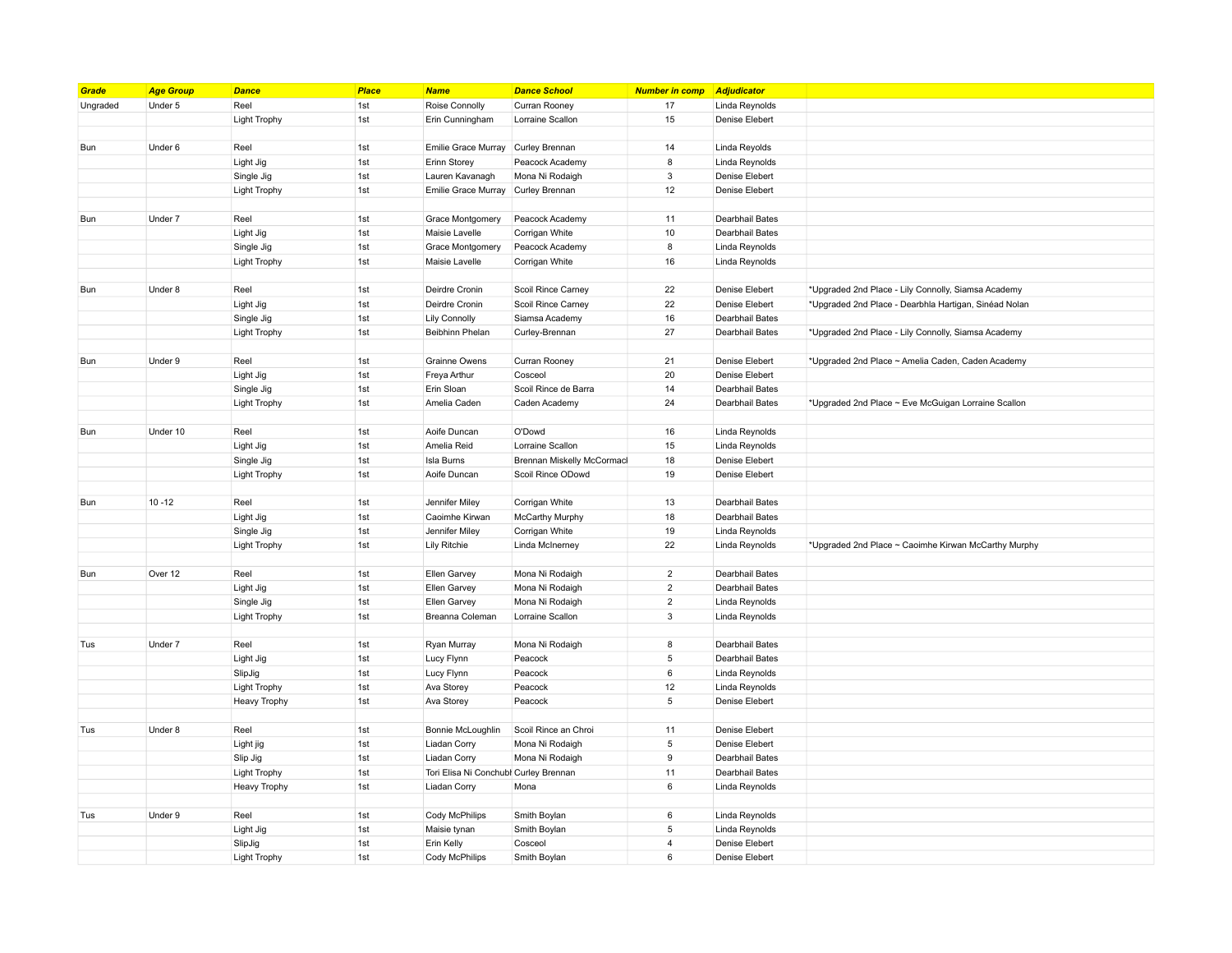|      |          | <b>Heavy Trophy</b>            | 1st        | Cody McPhilips                       | Smith boylan                                 | 9                | Dearbhail bates |                                                    |
|------|----------|--------------------------------|------------|--------------------------------------|----------------------------------------------|------------------|-----------------|----------------------------------------------------|
|      |          |                                |            |                                      |                                              |                  |                 |                                                    |
| Tus  | Under 10 | Reel                           | 1st        | Emma McPartland                      | Peacock                                      | 8                | Denise Elebert  |                                                    |
|      |          | Light Jig                      | 1st        | Erin Murray                          | Scoil Rince an Chroi                         | 13               | Denise Elebert  |                                                    |
|      |          | SlipJig                        | 1st        | Hannah Montgomery                    | Peacock                                      | 17               | Dearbhail Bates |                                                    |
|      |          | <b>Light Trophy</b>            | 1st        | Eimear Rois Farrell                  | Brennan Miskelly McCormacl                   | 19               | Dearbhail Bates |                                                    |
|      |          | <b>Heavy Trophy</b>            | 1st        | Lexi Canavan                         | Brennan Miskelly McCormacl                   | 12               | Linda Reynolds  |                                                    |
|      |          |                                |            |                                      |                                              |                  |                 |                                                    |
| Tus  |          | 10-12 Reel                     | 1st        | Clodagh Boylan                       | Smith Boylan                                 | 18               | Linda Reynolds  |                                                    |
|      |          | Light Jig                      | 1st        | Saoirse Smith                        | Smith Boylan                                 | 17               | Linda Reynolds  |                                                    |
|      |          | SlipJig                        | 1st        | Clodagh Boylan                       | Smith Boylan                                 | 19               | Denise Elebert  |                                                    |
|      |          | <b>Light Trophy</b>            | 1st        | Lily Cranny                          | Cosceol                                      | 27               | Denise Elebert  | * Upgraded 2nd ~ Caragh Moore Scoil Rince an Chroi |
|      |          | <b>Heavy Trophy</b>            | 1st        | Hannah McKenna                       | McCarthy Murphy                              | 25               | Dearbhail Bates | * Upgraded 2nd ~ Caragh Moore Scoil Rince an Chroi |
|      |          |                                |            |                                      |                                              |                  |                 |                                                    |
| Tus  | Over 12  | Reel                           | 1st        | Roisin Smith                         | Smith Boylan                                 | $\,6\,$          | Dearbhail Bates |                                                    |
|      |          | Light Jig                      | 1st        | Eimear Kieran                        | Orla Ni Conuladh                             | $\overline{7}$   | Dearbhail Bates |                                                    |
|      |          | SlipJig                        | 1st        | Laura O Connor                       | Orla Ni Conuladh                             | 8                | Linda Reynolds  |                                                    |
|      |          | <b>Light Trophy</b>            | 1st        | Eimear Kieran                        | Orla Ni Conuladh                             | 9                | Linda Reynolds  |                                                    |
|      |          | <b>Heavy Trophy</b>            | 1st        | Roisin Smith                         | Smith Boylan                                 | 8                | Denise Elebert  |                                                    |
|      |          |                                |            |                                      |                                              |                  |                 |                                                    |
| Mean | Under 7  | Reel                           | 1st        | Darlagh McCrory                      | Doherty Petri                                | $\boldsymbol{9}$ | Linda Reynolds  |                                                    |
|      |          | Single Jig                     | 1st        | Fiadh Palmer                         | Peacock Academy                              | 9                | Linda Reynolds  |                                                    |
|      |          | Slip Jig                       | 1st        | Meadhbh Mccavagon Scoil Rince O Dowd |                                              | $\overline{4}$   | Denise Elebert  |                                                    |
|      |          | Heavy Dance                    | 1st        | Darlagh McCrory                      | Doherty Petri                                | $\overline{4}$   | Denise Elebert  |                                                    |
|      |          | <b>Trad Set</b>                | 1st        | Darlagh McCrory                      | Doherty Petri                                | $\,6\,$          | Dearbhail Bates |                                                    |
|      |          |                                |            |                                      |                                              |                  |                 |                                                    |
| Mean | Under 8  | Reel                           | 1st        | Darlagh McCrory                      | Doherty Petri                                | 9                | Linda Reynolds  |                                                    |
|      |          | Single Jig                     | 1st        | Fiadh Palmer                         | Peacock Academy                              | 9                | Linda Reynolds  |                                                    |
|      |          | Slip Jig                       | 1st        | Maedhbh McCavagon Scoil Rince O Dowd |                                              | $\overline{4}$   | Denise Elebert  |                                                    |
|      |          | <b>Heavy Dance</b>             | 1st        | Darlagh McCrory                      | Doherty Petri                                | $\overline{4}$   | Denise Elebert  |                                                    |
|      |          | <b>Heavy Trophy</b>            | 1st        | Darlagh McCrory                      | Doherty Petri                                | $\,6\,$          | Dearbhail Bates |                                                    |
|      |          |                                |            |                                      |                                              |                  |                 |                                                    |
|      |          |                                |            |                                      |                                              |                  |                 |                                                    |
| Mean | Under 9  | Reel                           | 1st        | Molly Hughes                         | Elbadri McAuley Baird                        | $\overline{4}$   | Dearbhail Bates |                                                    |
|      |          | Single Jig                     | 1st        | Katie Doyle                          | Curran Rooney                                | $\overline{2}$   | Dearbhail Bates |                                                    |
|      |          | Slip Jig                       | 1st        | Katie Doyle                          | Curran Rooney                                | $\mathbf{1}$     | Linda Reynolds  |                                                    |
|      |          | Heavy Dance                    | 1st        | Molly Hughes                         | Elbadri McAuley Baird                        | $\overline{4}$   | Linda Reynolds  |                                                    |
|      |          | <b>Trad Set</b>                | 1st        | Molly Hughes                         | Elbadri McAuley Baird                        | $\boldsymbol{9}$ | Denise Elebert  |                                                    |
| Mean | Under 10 |                                |            |                                      |                                              | 14               | Denise Elebert  |                                                    |
|      |          | Reel<br>Single Jig             | 1st<br>1st | Molly Phelan<br>Niamh Brennan        | Curley Brennan<br>Brennan Miskelly McCormacl | 8                | Denise Elebert  |                                                    |
|      |          |                                | 1st        | Eabha Mullen                         | Clann McCaul                                 | $\overline{4}$   | Dearbhail BAtes |                                                    |
|      |          | Slip Jig<br><b>Heavy Dance</b> | 1st        | Sarah O Hagan                        | McEnteggart                                  | 9                | Dearbhail Bates |                                                    |
|      |          | <b>Trad Set</b>                | 1st        | Sarah O Hagan                        | McEnteggart                                  | 16               | Linda Reynolds  |                                                    |
|      |          |                                |            |                                      |                                              |                  |                 |                                                    |
| Mean | Under 11 | Reel                           | 1st        | Claire MGrath                        | NiChearra O Baolain                          | 17               | Denise Elebert  |                                                    |
|      |          | Single Jig                     | 1st        | <b>Mollie Farrelly</b>               | Smith Boylan                                 | 12               | Denise Elebert  |                                                    |
|      |          | Slip Jig                       | 1st        | Caitlin Brennan                      | Scoil Rince Mona Ni Rodaigh                  | 10               | Linda Reynolds  |                                                    |
|      |          | Heavy Dance                    | 1st        | Cara McGinty                         | Gerard Carroll                               | 13               | Linda Reynolds  |                                                    |
|      |          | Heavy Trophy 9-11              | 1st        | Ferdia Corry                         | Scoil Rince Mona Ni Rodaigh                  | 14               | Dearbhail Bates |                                                    |
|      |          |                                |            |                                      |                                              |                  |                 |                                                    |
| Mean | Under 12 | Reel                           | 1st        | Lucy Garvey                          | Scoil Rince Mona ni rodiagh                  | $\overline{7}$   | Denise Elebert  |                                                    |
|      |          | Single Jig                     | 1st        | Caragh Moore                         | Scoil Rince an Chroi                         | $\sqrt{5}$       | Denise Elebert  |                                                    |
|      |          | Slip Jig                       | 1st        | Maebh Hannon                         | Scoil Rince Mona ni Rodaigh                  | $\,6\,$          | Dearbhail Bates |                                                    |
|      |          | <b>Heavy Dance</b>             | 1st        | Conor Gibson                         | Smith Boylan                                 | $\overline{7}$   | Dearbhail Bates |                                                    |
|      |          |                                |            |                                      |                                              |                  |                 |                                                    |